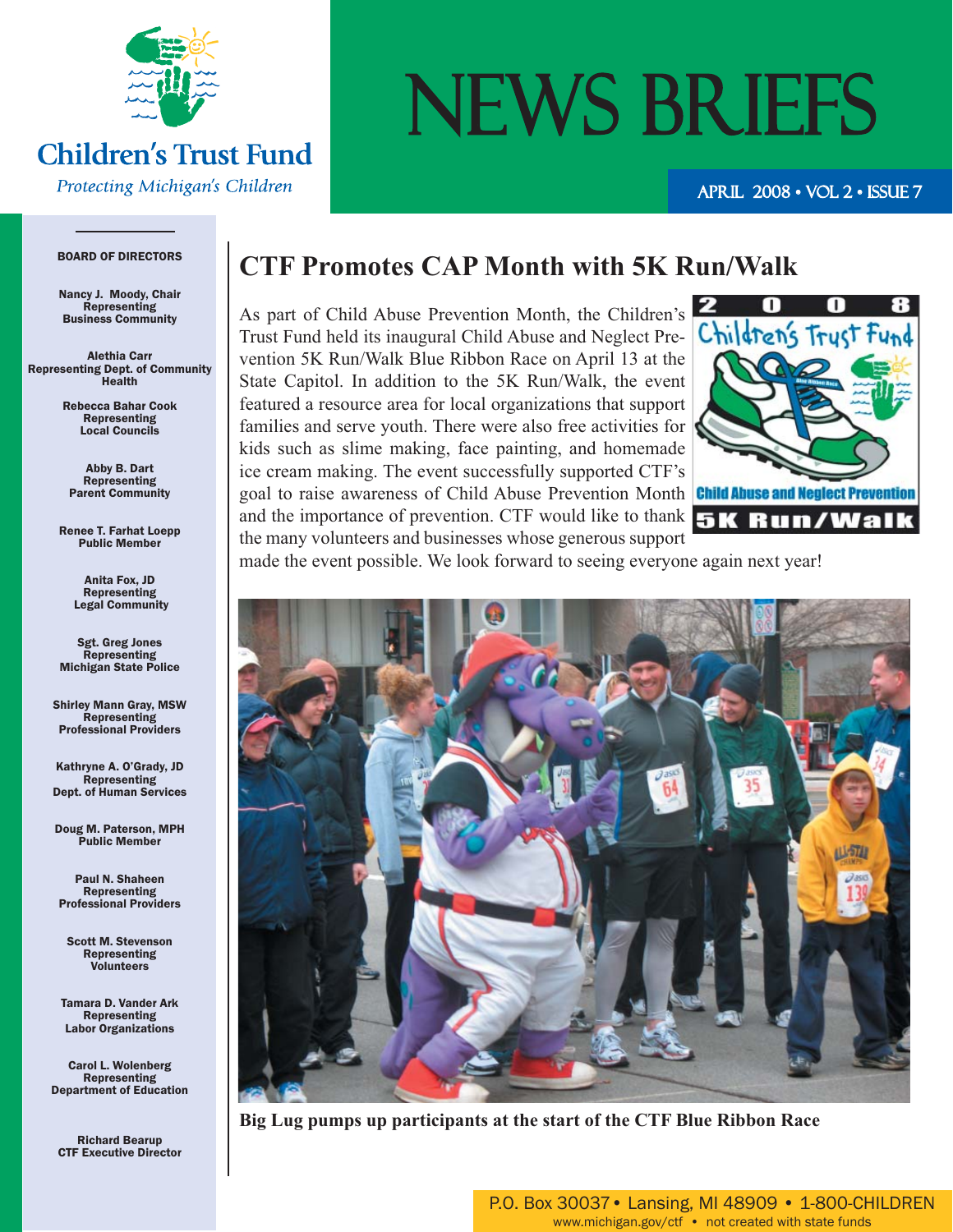### CAP Month Survey

To help CTF plan for CAP Month 2009, please complete the brief CAP Month survey that is attached to this *News Briefs* email and return it to Alan Stokes at stokesa@michigan.gov. The survey provides an opportunity for you to share your CAP Month activities with CTF. It will also help us evaluate the usefulness of the toolkit and make improvements for next year.

Also, if you have CAP Month events and/or pictures you would like to feature in an upcoming *News Briefs*, please email them to Alan by Monday, May 19.

#### CTF Welcomes Program Development Coordinator

CTF is pleased to announce that Sarah Davis was recently appointed to the position of Senior Program Development Coordinator. This position reports to our Program Director and will be responsible for a number of program priorities, including the federal grant application and report; program development and evaluation; movement towards evidence-informed and evidence-based programs and practices; implementation of best practices; CTF *News Briefs*; and trainings for grantees. In addition, this position serves as staff support to the Citizen Review Panel for Prevention.

Sarah was selected following a competitive hiring process. Sarah has worked with CTF in a contractual capacity since December 2006 and quickly distinguished herself within the ranks of our federal partners with her work on the Community-Based Child Abuse Prevention grant. She looks forward to continuing to work with CTF grantees to strengthen our prevention work and best serve Michigan's children and families.

### Local Council Grant Monitor

CTF posted the Local Council Grant Monitor position this spring and has recently received a list of final candidates. CTF hopes to conduct interviews for this position in May and complete the hiring process in June. The Local Council Grant Monitor will administer local council programs and monitor quarterly reporting; implement communications and trainings; and support councils in our movement towards best practice and evidenceinformed prevention work. CTF will share more information about this position as soon as it is available!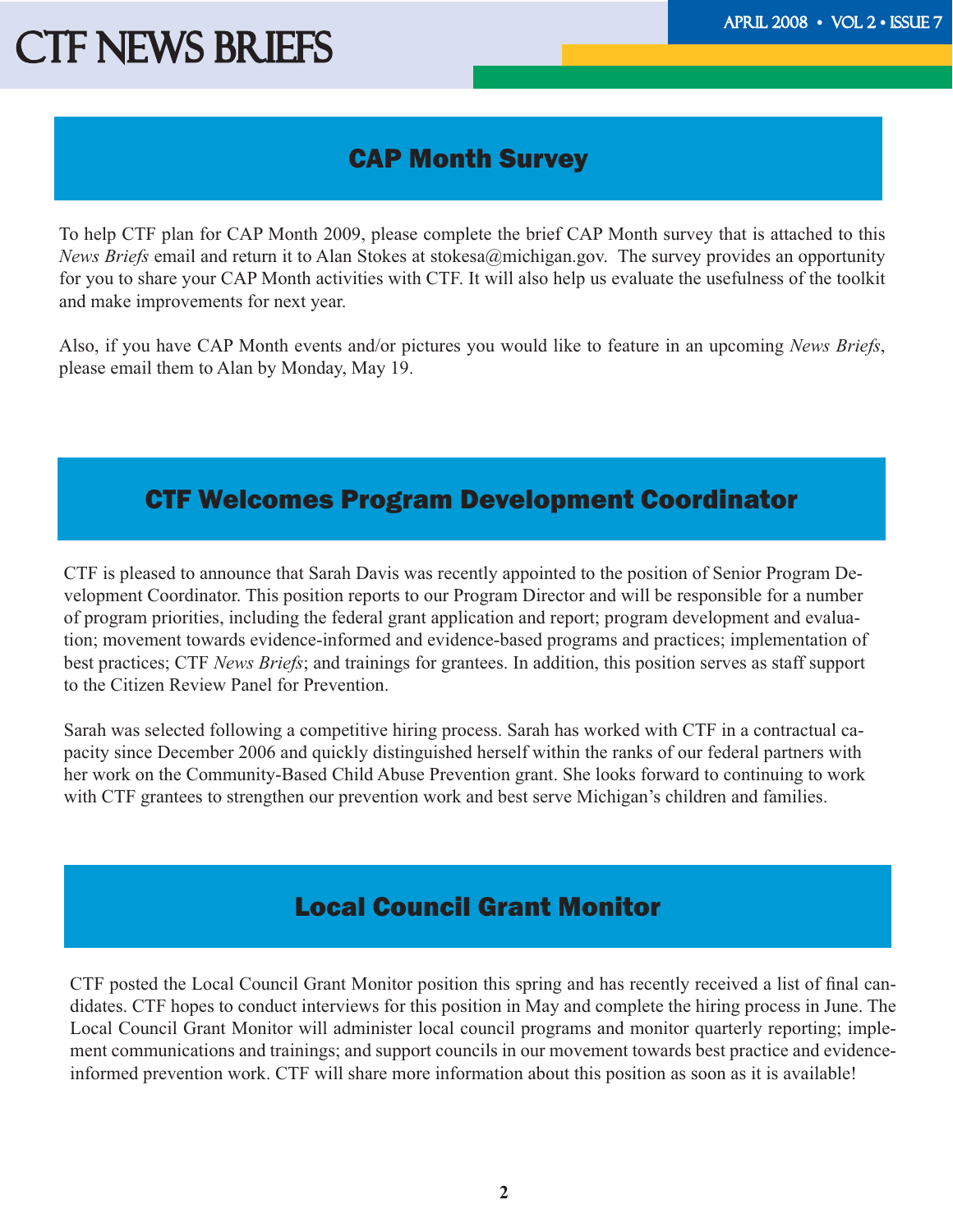#### Jackson Local Council Receives Endowment from Exchange Club

In April, the Exchange Club of Jackson, Michigan, celebrated its 90th birthday with more than 130 attendees at the Country Club of Jackson. At the celebration, Club President Mike Thompson and President-elect Steve Conley made a surprise announcement to the group of contributors, past and current members, friends and former honorees, community dignitaries, District and National Exchange Club officers, and its sister club, the Cascades Exchange Club.

Conley announced that a former club member, Ben Trumbull, had willed the club more than \$100,000 to benefit the youth of Jackson County. Conley explained that the Exchange Club completed an agreement with the Jackson Community Foundation to create a \$100,000 endowment. The income of about \$6,000 per year will go to the Council for the Prevention of Child Abuse and Neglect (CPCAN) of Jackson County.

Michigan District President Tom Karnes was especially impressed by the Jackson Club's efforts. "This endowment fund is absolutely fabulous," Karnes said. "The things it can do for Jackson youth, and the growth of your club, are unlimited."

The Jackson Exchange Club has supported CPCAN for 20 years, including the purchase of a second building to house its programs. The endowment and other club funds will now support the CPCAN for many years to come.



**Left to Right: Steve Conley**, President-Elect, Exchange Club of Jackson; **Shelly Saines**, President & CEO, The Jackson County Community Foundation; **Renee Ingraham**, Executive Director, Council for the Prevention of Child Abuse and Neglect of Jackson County; and **Mike Thompson**, President, Exchange Club of Jackson.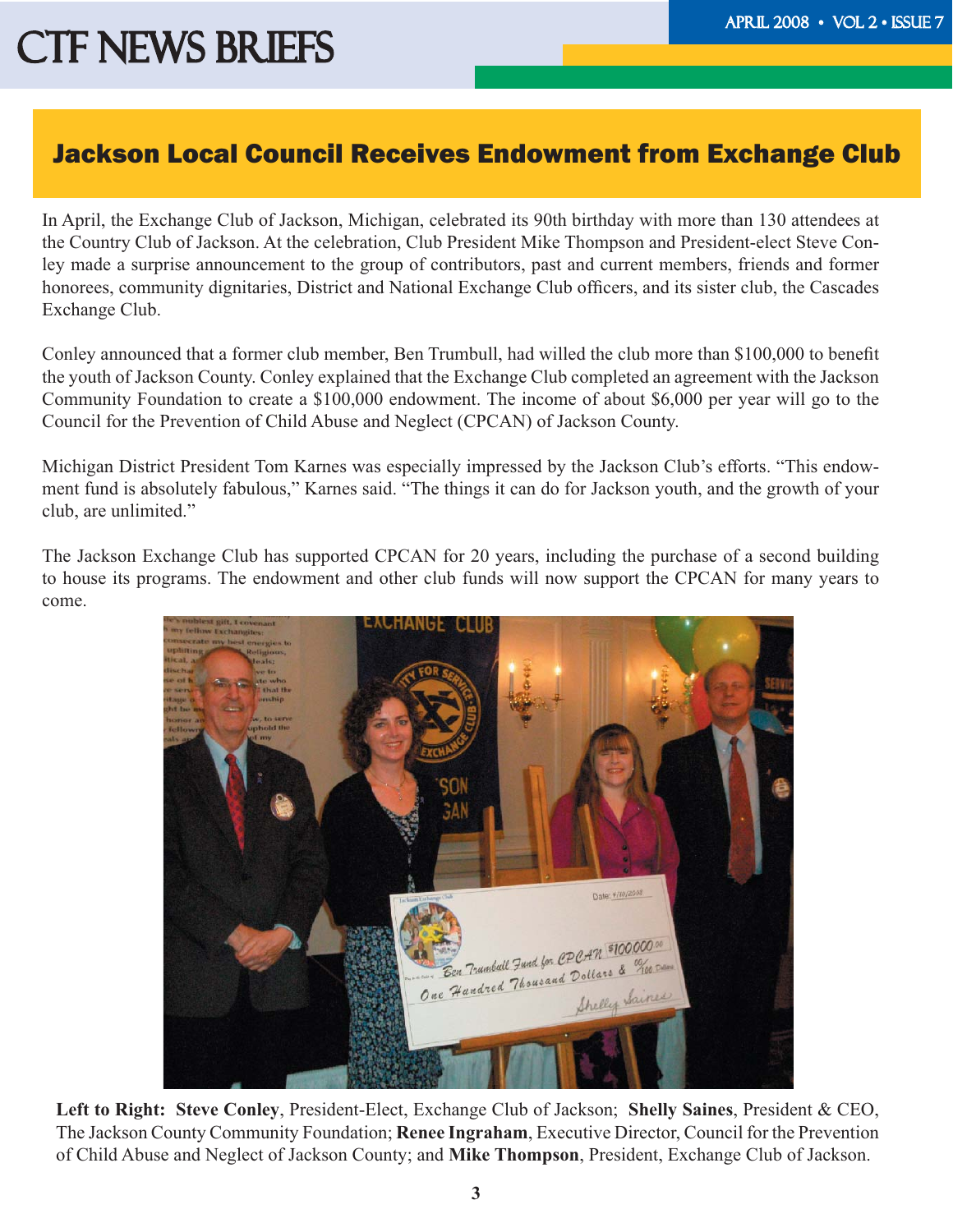#### More EGrAMS Tips

**Tip #1:** Use Internet Explorer (versus other web browsers, such as Mozilla Firefox) to access EGrAMS. Some features, including PDF pop-ups and expenditure report fields, function better with Internet Explorer.

**Tip #2:** You can view previously submitted reports by clicking the "All" button in the "Status" line of your reporting screen. This line is found under the "Grant Program" line. After you click "All," click the "Find" button at the bottom of the page and EGrAMS will display all reports to date.

**Tip #3:** Many grantees find it useful to view and print reports in a PDF format. To use this feature, choose a report and then click on the "PDF" button at the bottom of the page. If the PDF does not open in a new window, check your pop-up blocker settings to make sure it allows pop-ups from EGrAMS.

**Tip #4:** Remember to complete the "Source of Funds" tab in your Financial Status Report (FSR) before submitting for approval. If you do not complete this tab, you will receive an error message.

**Tip #5:** You do not need to submit a signed hard copy of your quarterly budget. CTF can only process quarterly payments once all three reports are submitted in EGrAMS.

### New EGrAMS Portal

A new EGrAMS Portal was recently released for all state departments that use EGrAMS. The URL is http://egramsmi.com/portal. The EGrAMS Portal enables grantee agencies to work with multiple grantor agencies through one central portal. With this central portal, grantee agencies only need to create one set of profiles (Agency  $&$  User ID) for access to all grants in EGrAMS.

Users can now complete the following functions at the EGrAMS Portal:

- Register Your Agency
- Create a User Profile
- Change Password & Forget Password
- EGrAMS Portal Login
- **Grant Opportunity Notification**

You can still access your grant information from the grantor agency URL, which is http://egrams-mi.com/ctf for CTF.

Behind the scenes, the EGrAMS system will redirect users to the EGrAMS Portal when users change their password, forget their password, create a user profile, register an agency, or sign up for grant opportunity notifications.

If you login to the portal, on the top of the next page is an example of the welcome screen you might see.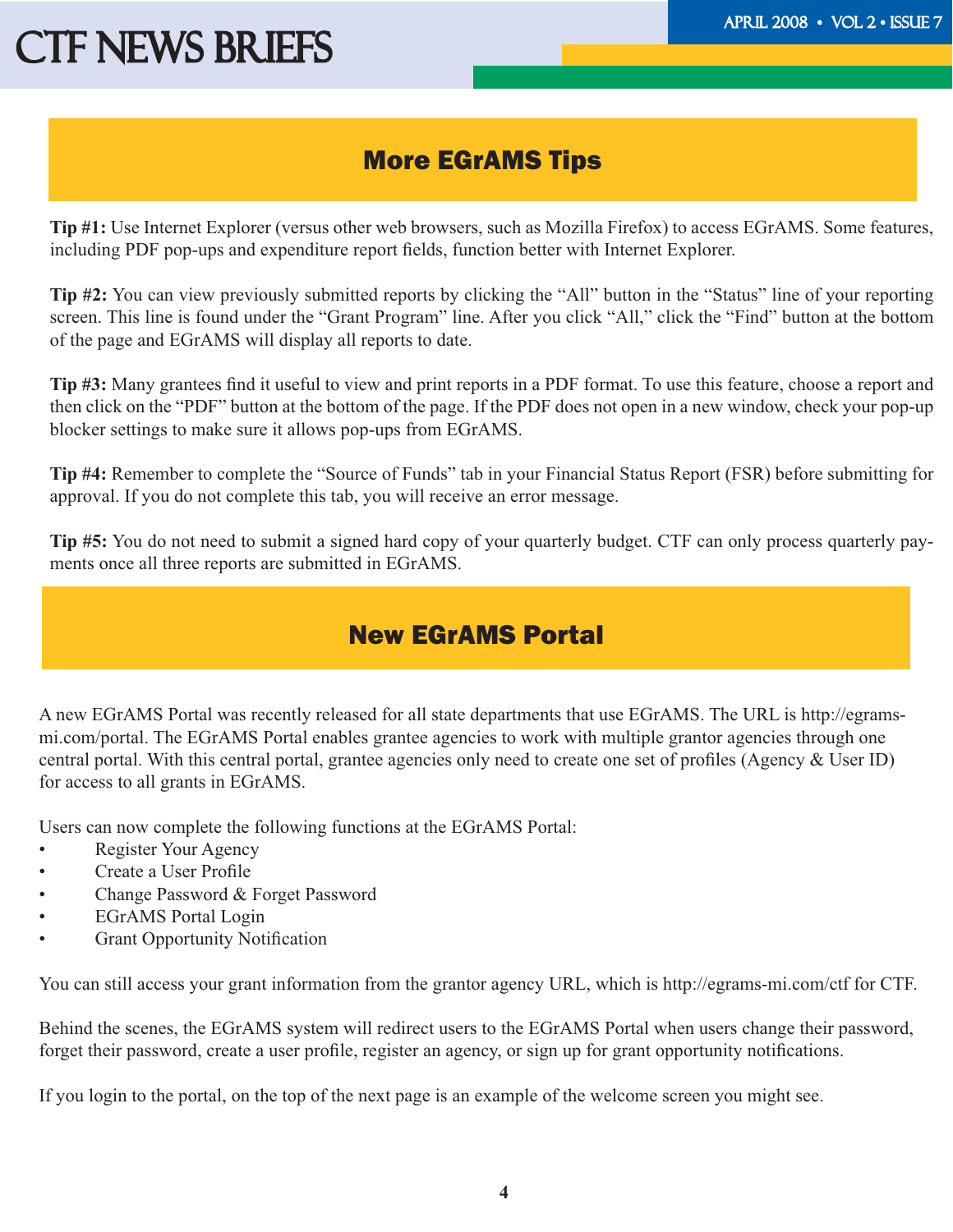| <b>EGrAMS Application</b>                                                                                                                                                                                                                                                                                                                                                                                          |                                                 | Official State<br>Michigan Website |
|--------------------------------------------------------------------------------------------------------------------------------------------------------------------------------------------------------------------------------------------------------------------------------------------------------------------------------------------------------------------------------------------------------------------|-------------------------------------------------|------------------------------------|
| Select Level 2 Menu<br>Select Level 1 Menu<br>$\blacktriangledown$                                                                                                                                                                                                                                                                                                                                                 | Select Level 3 Menu<br>$g$ o                    | Home   Logout                      |
| <b>&gt; Welcome Screen O M</b>                                                                                                                                                                                                                                                                                                                                                                                     | Timeout Left: 15 mins                           | <b>Date: Apr-02-08</b>             |
|                                                                                                                                                                                                                                                                                                                                                                                                                    |                                                 | <b>Role</b>                        |
| Hello User,                                                                                                                                                                                                                                                                                                                                                                                                        | <b>Parent Agency</b><br><b>Your Agency Name</b> | Grantee                            |
|                                                                                                                                                                                                                                                                                                                                                                                                                    | Agency                                          | Role                               |
| Welcome to the EGrAMS (Electronic Grants Administration & Management System)<br>Application.                                                                                                                                                                                                                                                                                                                       | Department of Community Health                  | Grantee                            |
| You may begin using the application by selecting menu options from the top menu<br>bar.<br>If you wish to view or change your User Profile, please click here.<br>If you have any problem accessing the application, please contact Necole Staron at<br>(517) 373-7910 or at StaronN@michigan.gov. Please include your full name and<br>complete telephone number (with area code) when you contact the Help Desk. |                                                 |                                    |
| User Name: Your User Name , Agency: Your Agency Name                                                                                                                                                                                                                                                                                                                                                               |                                                 |                                    |
| Michigan.gov Home   EGrAMS Home   EGrAMS Menu   Contact EGrAMS   Contact Information   State Web Sites<br>Privacy Policy   Link Policy   Accessibility Policy   Security Policy                                                                                                                                                                                                                                    |                                                 |                                    |
| Copyright @ 2001-2006 State of Michigan                                                                                                                                                                                                                                                                                                                                                                            |                                                 |                                    |
|                                                                                                                                                                                                                                                                                                                                                                                                                    |                                                 |                                    |

In order for a grantee to access their grant program, they must click on the "Agency" link in the box on the right side of the Welcome Screen. This link will automatically connect the user to the agency EGrAMS portal.

An example of possible grantor agencies using the system is:

| <b>Parent Agency</b>                                           | <b>Role</b> |
|----------------------------------------------------------------|-------------|
| Department of Information Technology -<br><b>EGrAMS Portal</b> | Admin       |
| <b>Agency</b>                                                  | <b>Role</b> |
| Children's Trust Fund                                          | Admin       |
| Department of Community Health                                 | Admin       |
| Department of Human Services                                   | Admin       |
| Michigan Department of Transportation                          | Grantor     |

After selecting an agency, the system will prompt the user as follows:



Click "OK" to leave the EGrAMS Portal and enter the EGrAMS grantor agency's portal.

Click "Cancel" to stay in the EGrAMS Portal.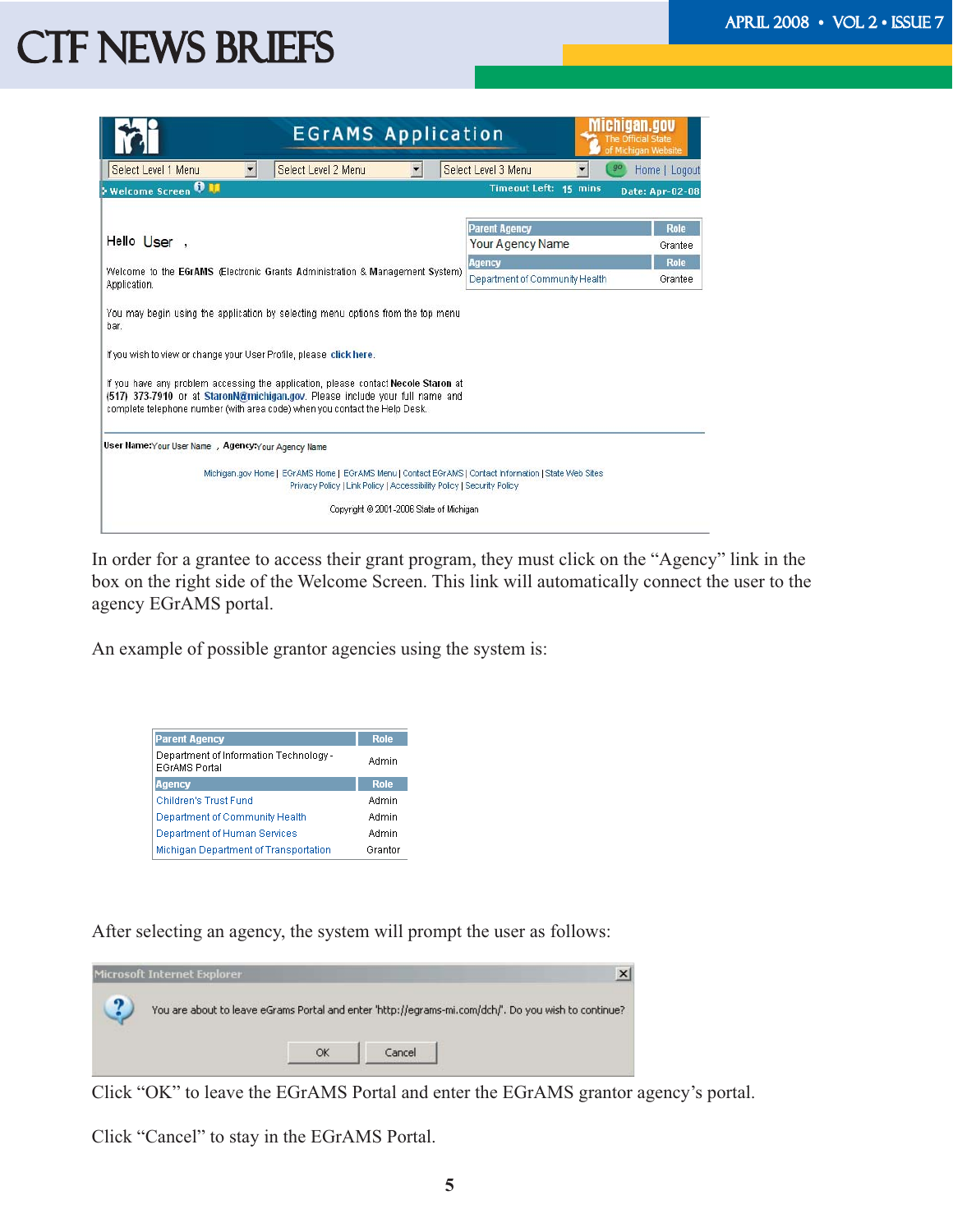#### New EGrAMS Portal Continued

If you choose "OK," the selected agency EGrAMS portal will open.



If you need to return to the EGrAMS Portal, click "Back to Portal" in the lower right corner.

### Tier I Movement

The deadline for Tier I local councils to apply for movement to Tier II status is April 30, 2008. Tier movement was a competitive process, and recommendations for funding will be made to the CTF board in July 2008. Please contact Janell Thelen at 517.335.3741 if you have any questions about tier movement.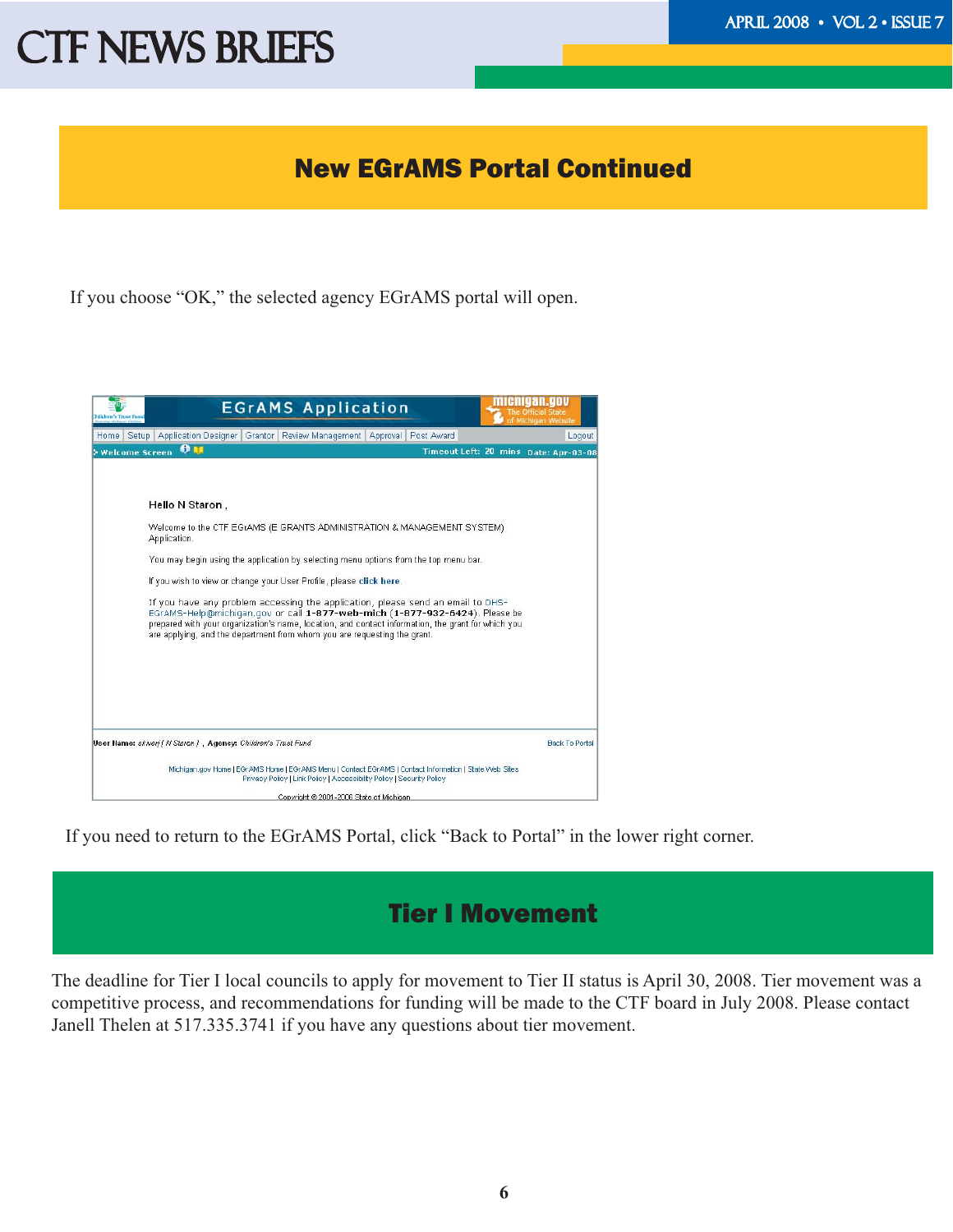#### New Shaken Baby Bookmarks Available

The CTF Never Shake a Baby bookmarks have been revised and reprinted. The "Calming a Crying Baby" information on the back of the bookmark now matches the updated brochure. To order bookmarks, use the literature request form on the CTF website or contact Alan Stokes at CTF. The content of the bookmark is available online and may be viewed by clicking on the hyperlink on the image to the right.

### Zero to Three RFP Reviewers **Needed**

The Zero to Three RFP review session will be held on Monday, May 19, at Lansing Community College's West Campus. Volunteers are still needed to review grant proposals. Mileage will be reimbursed at the standard state rate (\$0.329/mile) and lunch will be provided. If you would like to participate in this important process, please contact Jeff Sadler at sadlerm@michigan.gov.



### CTF Direct Service RFP Reviewers Needed

CTF is recruiting grant reviewers to evaluate upcoming direct service proposals for FY2009–FY2011 funding. Reviewers will be assigned three to four applications, depending upon the number of proposals received. This funding will expand secondary prevention services and/or fund new services throughout Michigan.

Review and evaluation materials will be distributed on June 12, 2008, at a reviewer session in Lansing. An in-person group review will be held on June 23 from 9:00 a.m. to 4:00 p.m. at Lansing Community College's West Campus. A complimentary lunch will be served and mileage will be reimbursed at the standard state rate (\$0.329/mile). In order to participate in the review, you must be able to attend both sessions.

To participate in the RFP review, please contact Sylvia Brown Jones at 517.241.7792 or brown-joness@michigan. gov.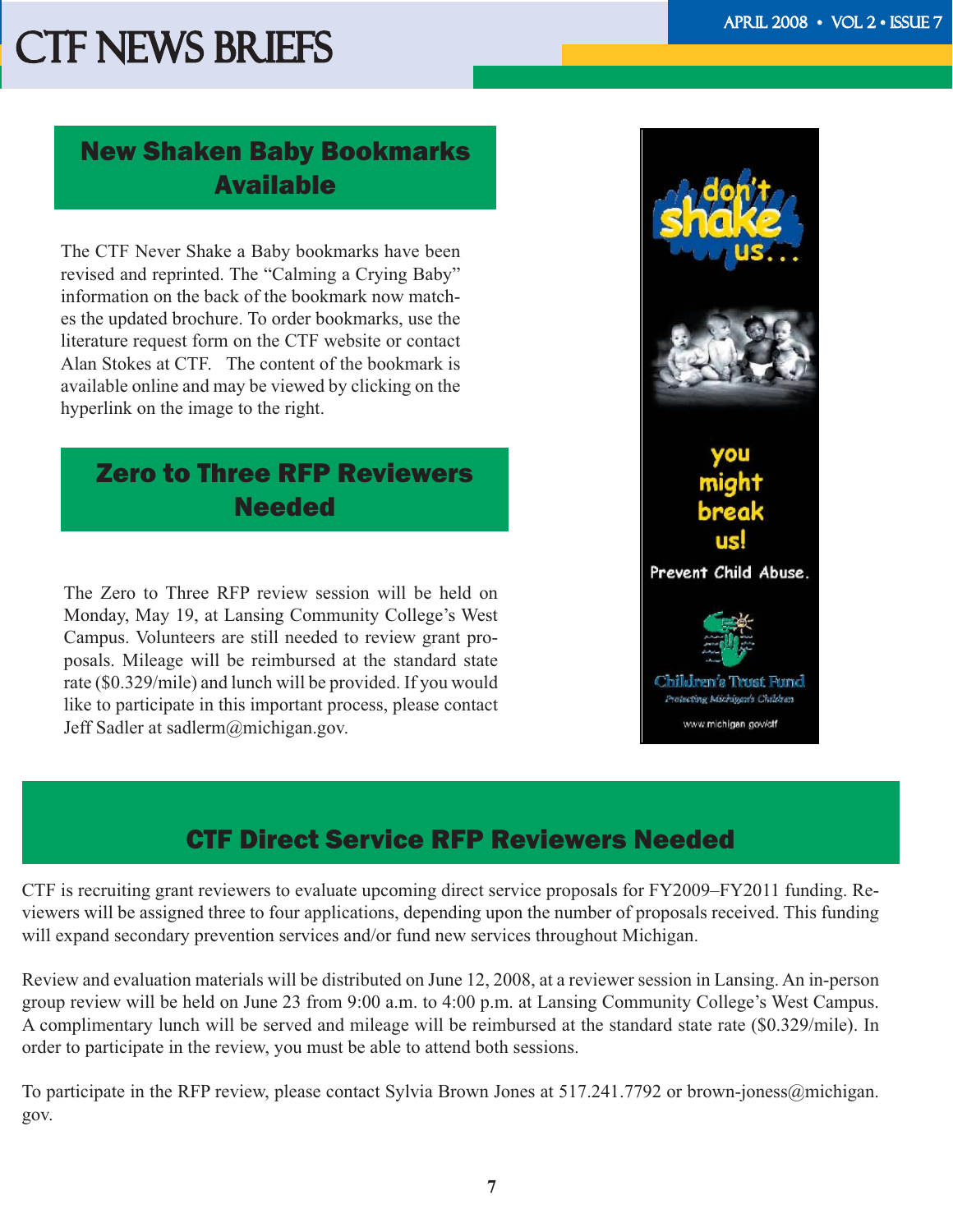### Parent Leadership Work Group

Parent leadership and involvement is an important component of programs funded by CTF's Community-Based Child Abuse Prevention (CBCAP) grant. CTF is in the process of strengthening this component and is currently forming a Parent Leadership Work Group. The purpose of the work group will be to explore ways to meaningfully and successfully involve parents in the planning, implementation, and evaluation of programs and services.

CTF would like to extend an invitation to direct service grantees and parents from the CTF-funded program to join the work group. CTF will also seek local council representation on this work group. Councils that currently have parent education programs or actively involve parents in program planning are especially encouraged to contact CTF.

Sylvia Brown Jones and Sarah Davis on CTF staff will be working on this initiative. Please contact Sarah at daviss11@michigan.gov to join the work group or to learn more. The first meeting of the Parent Leadership Work Group will be via teleconference and will tentatively take place on Wednesday, July 30, at 10:00 a.m.



### Circle of Parents® Training Rescheduled

The April Circle of Parents® training was rescheduled for June 9-10. If you were already registered for the April dates, you do not need to re-register. If you cannot make the rescheduled training, please call Alan Stokes to cancel.

The training is relevant for program managers/coordinators, parent educators, and parent leaders. Attendees will learn about how to develop, implement, and evaluate the Circle of Parents® Model; the importance of "parental balance" and father-friendly programs; the art of group facilitation; and much more.

The registration form, which includes more information on the training, can be found on the CTF website at www. michigan.gov/ctf.